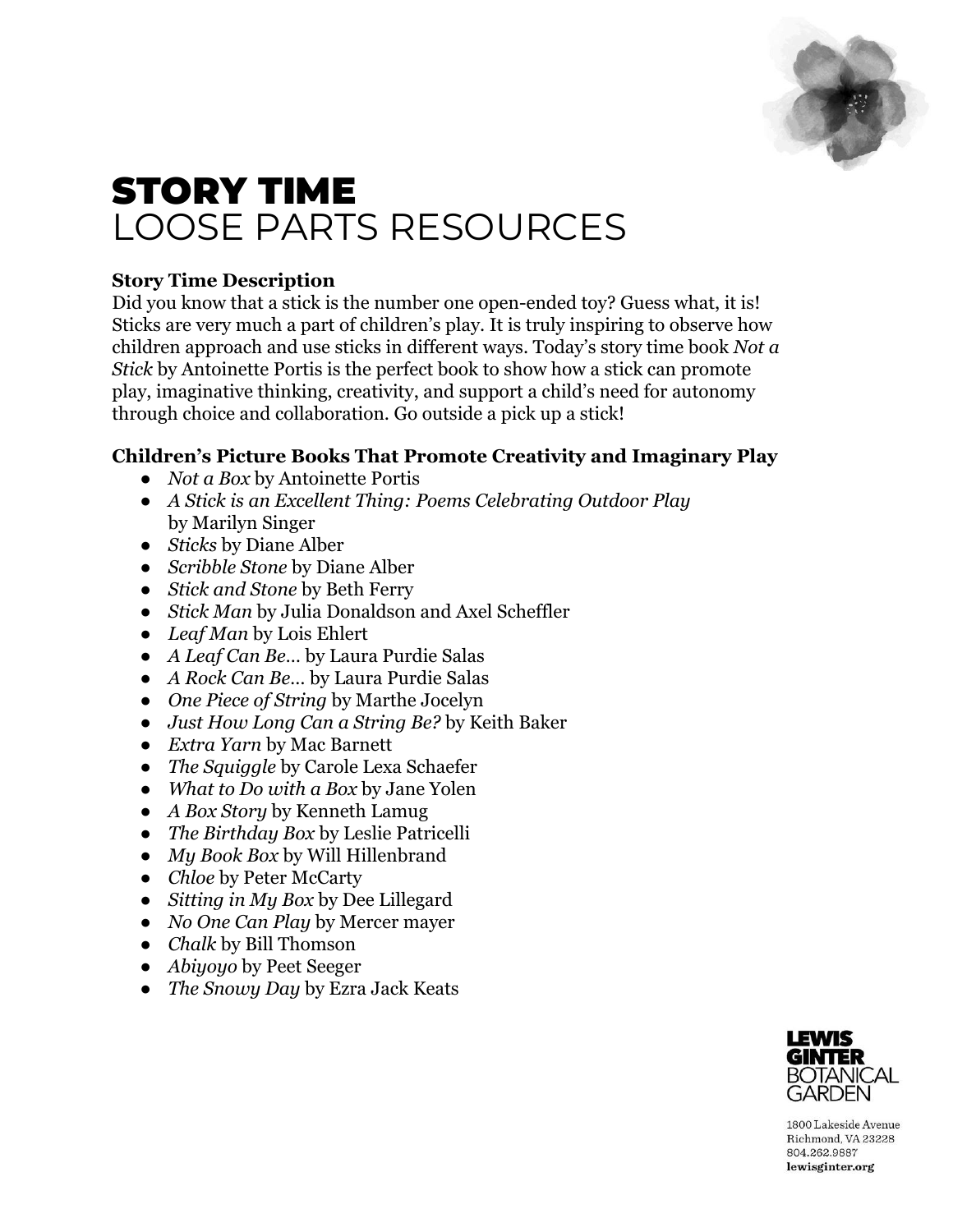#### **Other Useful Resources**

- [http://www.stickmanofficial.com](http://www.stickmanofficial.com/) Stick Man resources
- Watch Antoinette Portis on Imagination YouTube video
- Watch Not a Stick book recommendation and activities YouTube
- [www.tinkergarten.com/activities/great-wall](http://www.tinkergarten.com/activities/great-wall) Great activity about building a wall using sticks, twigs, and dowells
- [www.playfullearning.net](http://www.playfullearning.net/)
- [www.fairydustteaching.com/loose-parts](http://www.fairydustteaching.com/loose-parts)
- [www.makerspace.com](http://www.makerspace.com/)

#### **Pen and Paper Phonics – Great** *Not a Stick* **Activities**

https://www.penandpaperphonics.com/book- activities-not-a-stick

#### **Inspiring Loose Parts Play in Young Children Series**

*All four of the books are written by Lisa Daly Miriam Beloglovsky* Loose parts are open-ended materials that offer tremendous play value and provide children with a whole range of activities. A rich selection of loose parts can include both natural and manufactured items.

In the books there are more than 550 colorful photographs of many kinds of loose parts and suggestions on how to use them. The books also provides inspiration and information about the ways loose parts support open-ended learning, enhance play, and empower children. With loose parts, the possibilities are endless.

## **Lakeside Nature Challenge**

Part of our new approach is the [Lakeside Nature Challenge](https://www.facebook.com/pg/LakesideLab). The Lakeside Nature Challenge is a daily video that infuses education, experiments, and experiences to urge kids to go outside and interact with their surroundings. We initially thought of this idea at the onset of the coronavirus pandemic, as schools closed, and parents began to wonder how they could continue their children's education. We wanted something that would give parents something to teach or do with their kids, while simultaneously giving kids a reason to go outside and do something that wasn't on a screen.

## **Early Space**

[www.earlyspace.com](http://www.earlyspace.com/) *Nature Play at Home* by Nancy Striniste Founder of Early Space